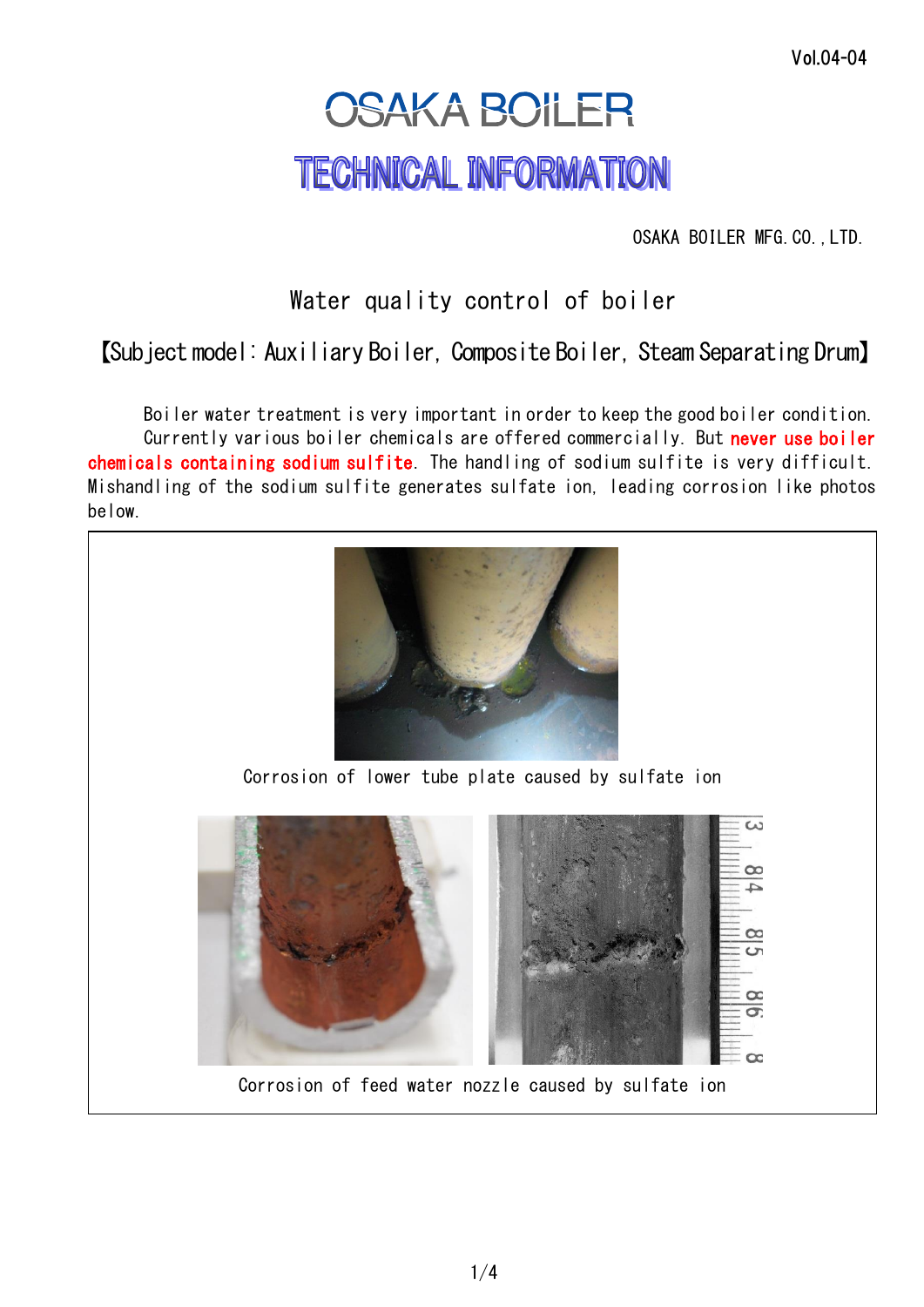Table 1 and 2 show the boiler compound and oxygen scavenger which we are recommending. If other chemicals not described in table 1 and 2 are used, be sure to confirm to chemical manufacturer that it contains no sodium sulfite. And we recommend combination use of boiler compound and oxygen scavenger. Regarding oxygen scavenger, we recommend continuous dosing with metering pump.

Table 1: Boiler compound

| Manufacturer            | Description        | Property | Remarks                                   |
|-------------------------|--------------------|----------|-------------------------------------------|
| KURITA WATER INDUSTRIES | KURIBORN 304       | Liquid   |                                           |
|                         | KURIBORN WZ-406    | Liquid   | Non-phosphate type<br>the boiler compound |
| <b>ASHLAND</b>          | $AGK-100$          | Liquid   |                                           |
| (DREW)                  | ADJUNCT-B          | Powder   | Use a combination of                      |
|                         | GC                 | Liquid   | 2 kinds of chemical.                      |
| NIPPON YUKA KOGYO       | YUNICON RS-5       | Powder   |                                           |
|                         | YUNICON RS-40H     | Powder   |                                           |
|                         | ALKALINITY CONTROL | Liquid   | Use a combination of                      |
| WILHELMSEN              | HARDNESS CONTROL   | Powder   | 2 kinds of chemical.                      |
|                         | ALKALINITY CONTROL | Liquid   | Use a combination of                      |
|                         | HARDNESS TREATMENT | Liquid   | 2 kinds of chemical.                      |
|                         | <b>AUTOTREAT</b>   | Liquid   |                                           |
|                         | BWT LIQUID PLUS    | Liquid   |                                           |

Table 2: Oxygen scavenger

| Manufacturer                 | Description                            | Property | Main ingredient                        |
|------------------------------|----------------------------------------|----------|----------------------------------------|
| KURITA WATER INDUSTRIES LTD. | OXYNON A702                            | Liquid   | $N_2H_4$                               |
| <b>ASHLAND</b><br>(DREW)     | AMERZINE                               | Liquid   | $N_2H_4$<br>(Hydrazine)                |
| NIPPON YUKA KOGYO CO., LTD.  | YUNIZON-D                              | Liquid   | $N_2H_4$                               |
| WILHELMSEN                   | <b>OXYGEN CONTROL</b>                  | Liquid   | $N_2H_4$                               |
|                              | <b>OXYGEN SCAVENGER</b><br>$9 - 002$   | Liquid   | $N_2H_4$                               |
|                              | <b>OXYGEN SCAVENGER</b><br><b>PLUS</b> | Liquid   | <b>DEHA</b><br>(Diethyl hydroxylamine) |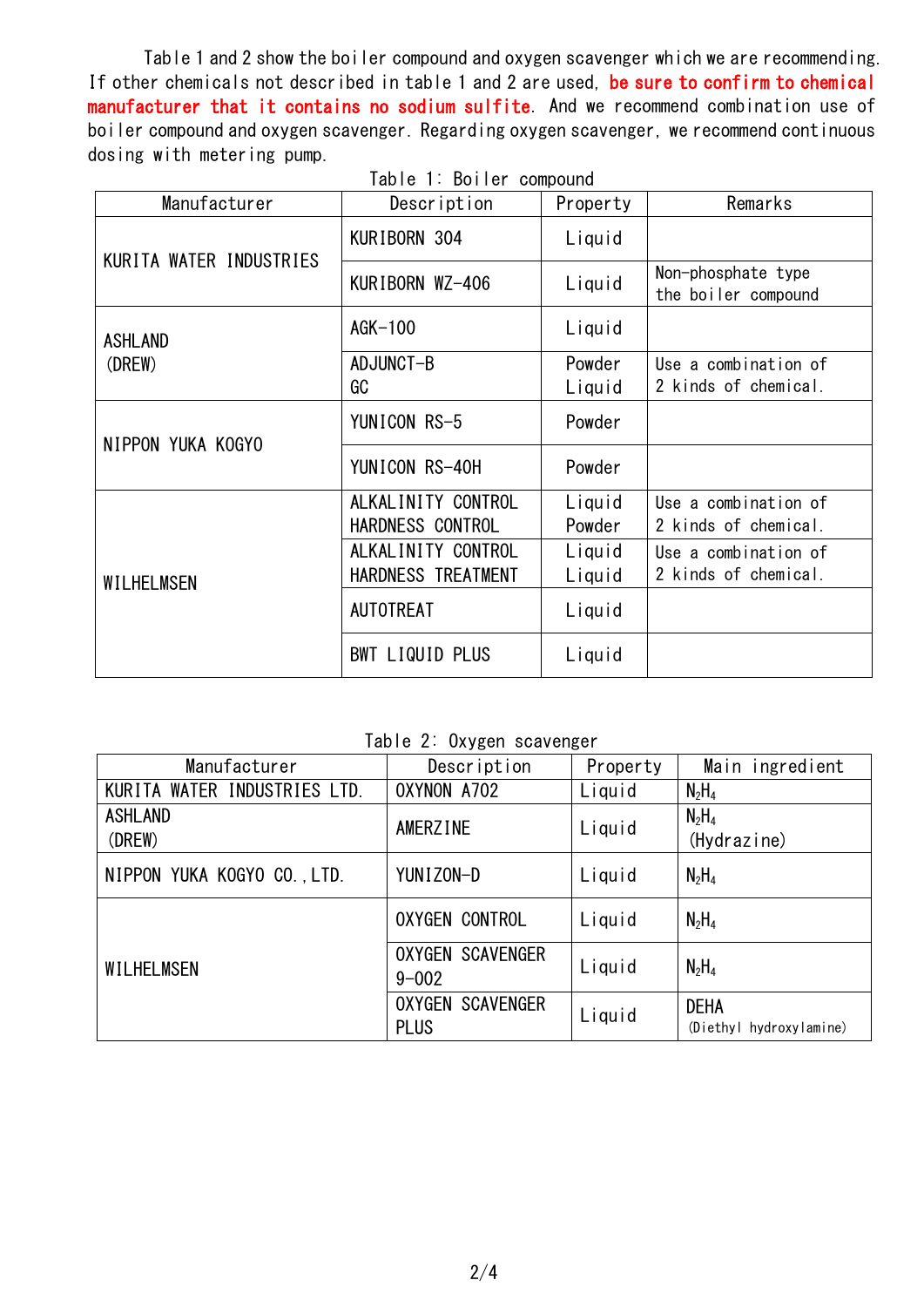Table 3 shows major control items and its purpose to execute boiler water control.

| VOITET OF FEDITION NOTION MACOI AND TEO MAINOOD      |  |  |  |  |
|------------------------------------------------------|--|--|--|--|
| Purpose                                              |  |  |  |  |
| - Prevention of corrosion                            |  |  |  |  |
| - Prevention of scale buildup by hardness and silica |  |  |  |  |
| - Prevention of oil adhesion to heating surface      |  |  |  |  |
| Control of boiler water concentration level          |  |  |  |  |
| (indirect control for total vaporized residue)       |  |  |  |  |
| - Prevention of corrosion                            |  |  |  |  |
| Observation of seawater invasion                     |  |  |  |  |
| - Prevention of carry-over                           |  |  |  |  |
| - Prevention of scale buildup by hardness            |  |  |  |  |
| - pH control by phosphate treatment                  |  |  |  |  |
|                                                      |  |  |  |  |
| - Prevention of corrosion by dissolved oxygen        |  |  |  |  |
|                                                      |  |  |  |  |

Table 3: Control item for boiler water and its purpose

Table 4 shows standard values for water quality control we define. Regardless of the chemical being used, comply strictly with control items and control standard values shown in table 4. Regarding standard value of other control items except for table 4, comply with instruction of its pharmaceutical manufacturer. Furthermore, dissolved oxygen in feed water becomes a factor of boiler corrosion, and the dissolved oxygen quantity is bound up with water temperature. Hence be careful so that feed water temperature does not fall below the design temperature, and record it in order to grasp the condition.

| Item          |                                                     | Unit                          | Makeup water                   |                                 |
|---------------|-----------------------------------------------------|-------------------------------|--------------------------------|---------------------------------|
|               |                                                     |                               | Raw water<br>Softened water    | Distilled water                 |
| water<br>Feed | pH at $25^{\circ}$ C                                |                               | $7.0 - 9.0$                    | $7.0 - 9.2$                     |
|               | Hardness                                            | ppm<br>mgCaCO <sub>3</sub> /L | 1 or less                      |                                 |
|               | Salinity<br>(Electrical conductivity)               |                               |                                | Keep at low level<br>$(See *1)$ |
|               | Oils and fats                                       | ppm<br>mg/L                   | Keep at low level (See $*2$ )  |                                 |
|               | Iron                                                | ppm<br>mgFe/L                 | $0.3$ or less (See $*3$ )      |                                 |
| Boiler water  | pH at $25^{\circ}$ C                                |                               | $11.0 - 11.8$                  | $10.5 - 11.5$                   |
|               | Chloride ion concentration                          | ppm<br>$mgcL-/L$              | 100 or less                    | 50 or less                      |
|               | Phosphate ion concentration<br>$(See *4)$           | ppm<br>$mgP04 - / L$          | $20 - 100$                     | $20 - 40$                       |
|               | Residual hydrazine<br>(Residual DEHA in condensate) | ppm<br>$mgN_2H_4/L$<br>(mg/L) | $0.1 - 1.0$<br>$(0.12 - 0.30)$ |                                 |

Table 4: Standard values of water quality control